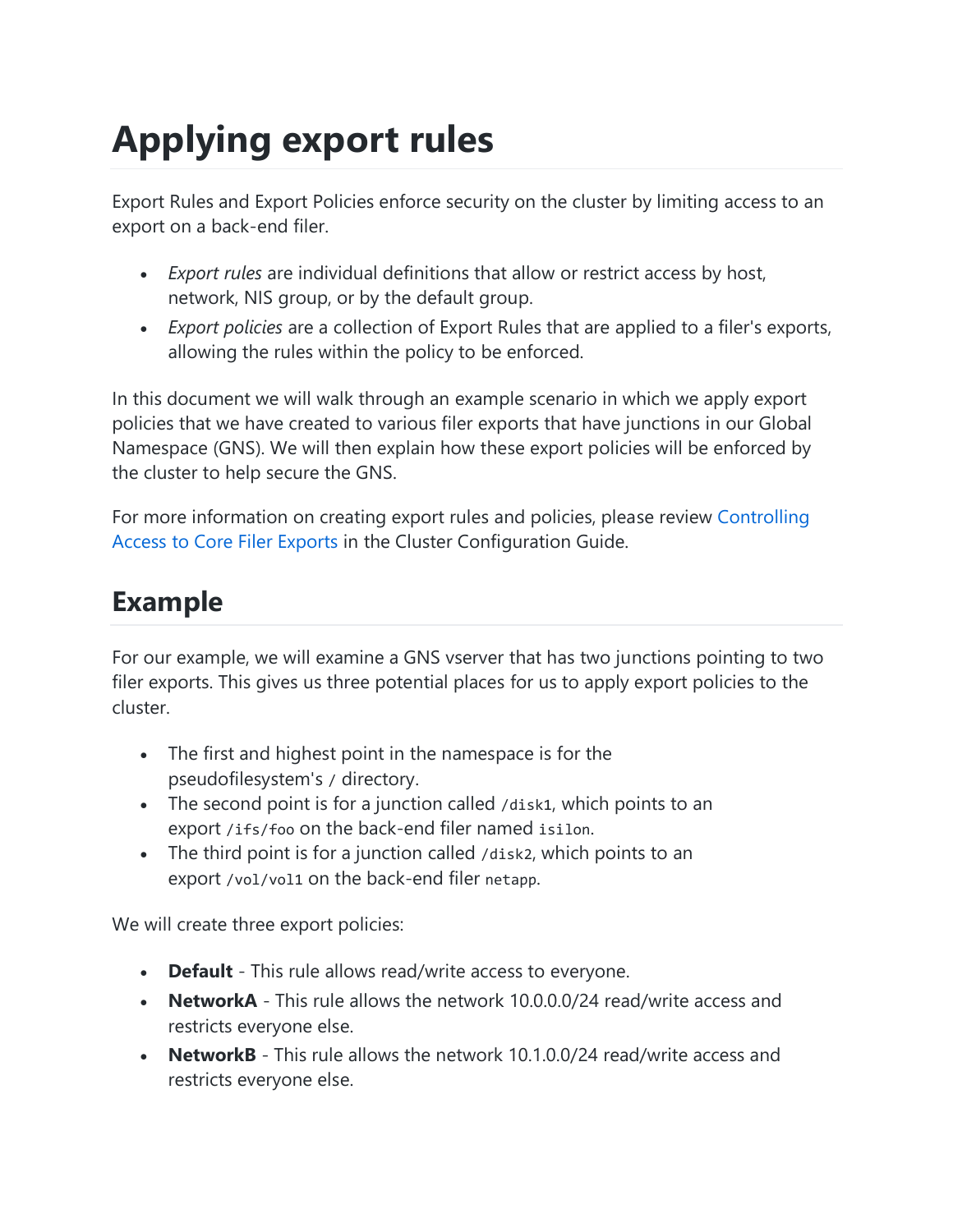### **Implementing example export policies**

When applying export policies, it's important to remember to use the least restrictive policies at the highest point in the namespace tree, and then gradually get more restrictive as they move down the tree. This is because export policies start at the point where they are implemented and trickle down to all the files and directories underneath them. So if you put a restrictive policy in for / (let's say the **NetworkA** export policy, for example) that policy is applied to /, /disk1, and /disk2. In this example, it means that *only* the network 10.0.0.0/24 will be able to access anything within the namespace tree structure - everyone else will be locked out.

With these ideas in mind, we can set up our security structure.

Let's say that we want /disk1 to be accessed by NetworkA and /disk2 to be accessed by NetworkB. We would set the following export policies:

- / would stay at **Default**
- /disk1 would be assigned the **NetworkA** export policy
- /disk2 would be assigned the **NetworkB** export policy.

Figure 1 shows the global namespace structure with the policies applied.



Figure 1: Example GNS structure with export policies applied

If we mount / from the client 10.0.0.1 and do an ls, we would see: disk1 disk2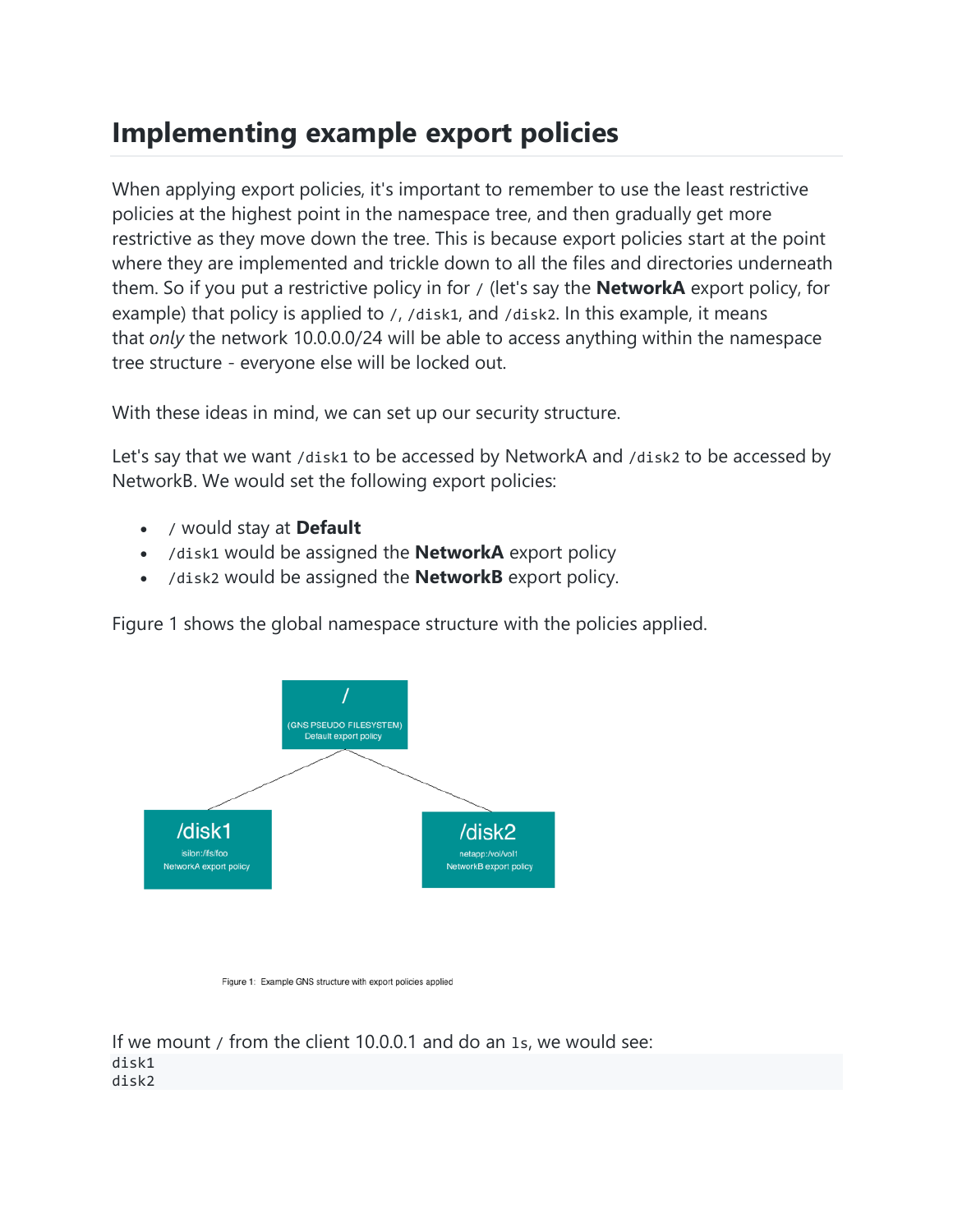If we tried to cd into disk1, we would be successful and would be able to view and work with its contents. If we tried to go into disk2, however, the export policy **NetworkB** would block the request and we would receive an access denied message.

Now, let's say that we change the export policy for / to **NetworkB**.

Although the client 10.0.0.1 has an export policy that allows it access to /disk1, it would *not* be able to access that directory because the export policy for its parent / is now set so that only clients from the 10.1.0.0/24 network can access the tree. Since /disk1 is part of that tree, the policy set for / supersedes the policy set for /disk1.

To allow the client 10.0.0.1 to access /disk1, / would need to have either the export policy of **Default** (which allows everyone), or **NetworkA** (which allows 10.0.0.0/24 access).

## **Conclusion**

As you can see, when export policies are applied, especially in complex configurations, it can be a challenge to implement them in ways that ensure you are giving everyone the proper access.

Key things to remember are:

- Export policies trickle down from each junction point
- The pseudofilesystem paths are points where export policies can be imposed.

If there is a problem with access, you will always want to check both / and the export policy of the junction to ensure both allow access to the client in question. If you do that, you should be able to troubleshoot access problems fairly easily.

## **Supplemental reading**

More information regarding export policies and rules can be found at the following links:

- [https://azure.github.io/Avere/legacy/ops\\_guide/4\\_7/html/gui\\_export\\_policies.htm](https://azure.github.io/Avere/legacy/ops_guide/4_7/html/gui_export_policies.html) [l](https://azure.github.io/Avere/legacy/ops_guide/4_7/html/gui_export_policies.html)
- [https://azure.github.io/Avere/legacy/ops\\_guide/4\\_7/html/gui\\_export\\_rules.html](https://azure.github.io/Avere/legacy/ops_guide/4_7/html/gui_export_rules.html)